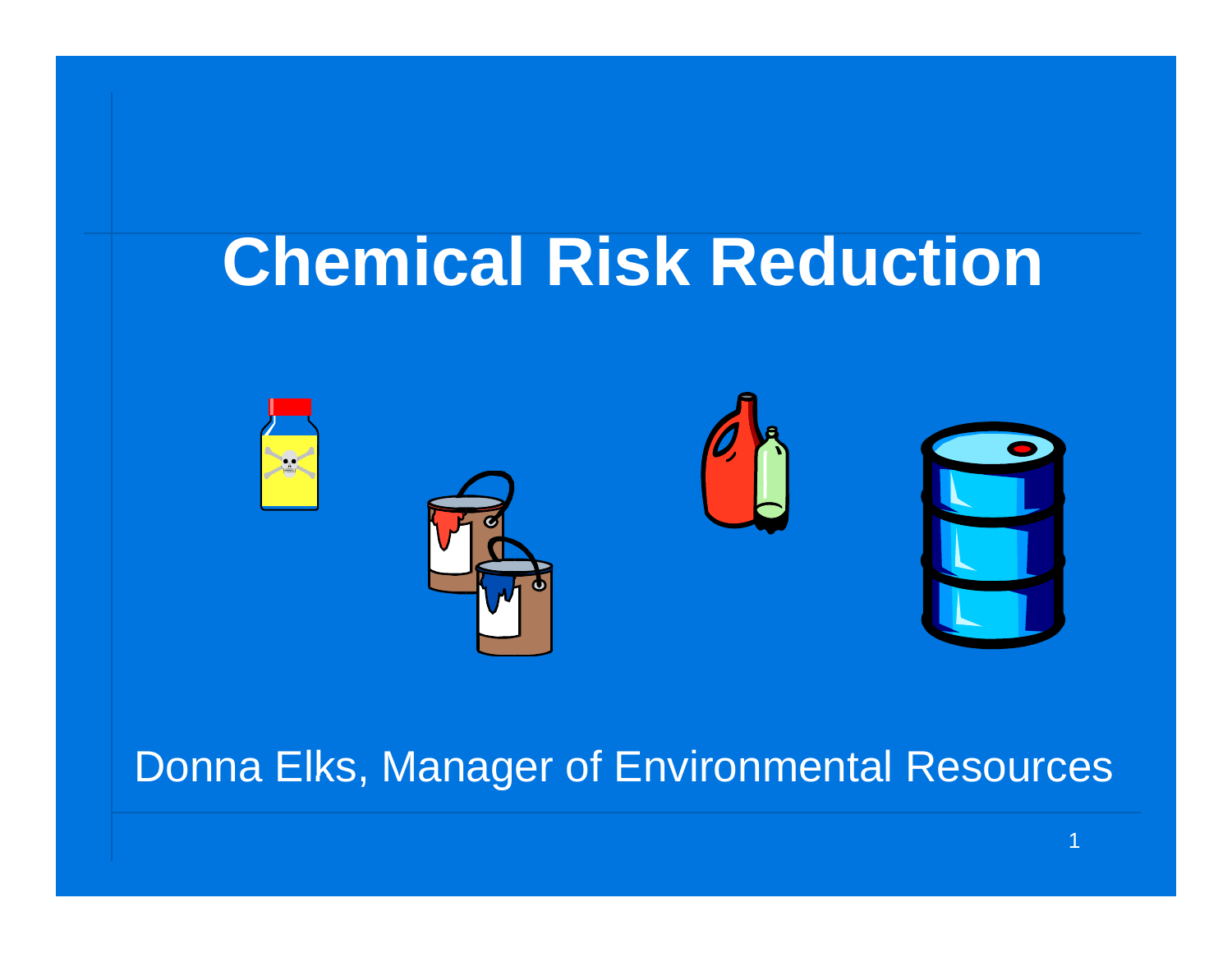## **Electric Boat Corporation**



**Construction** 





**Advanced Development**  **Sea Trials** & Test



#### **Life-Cycle Support**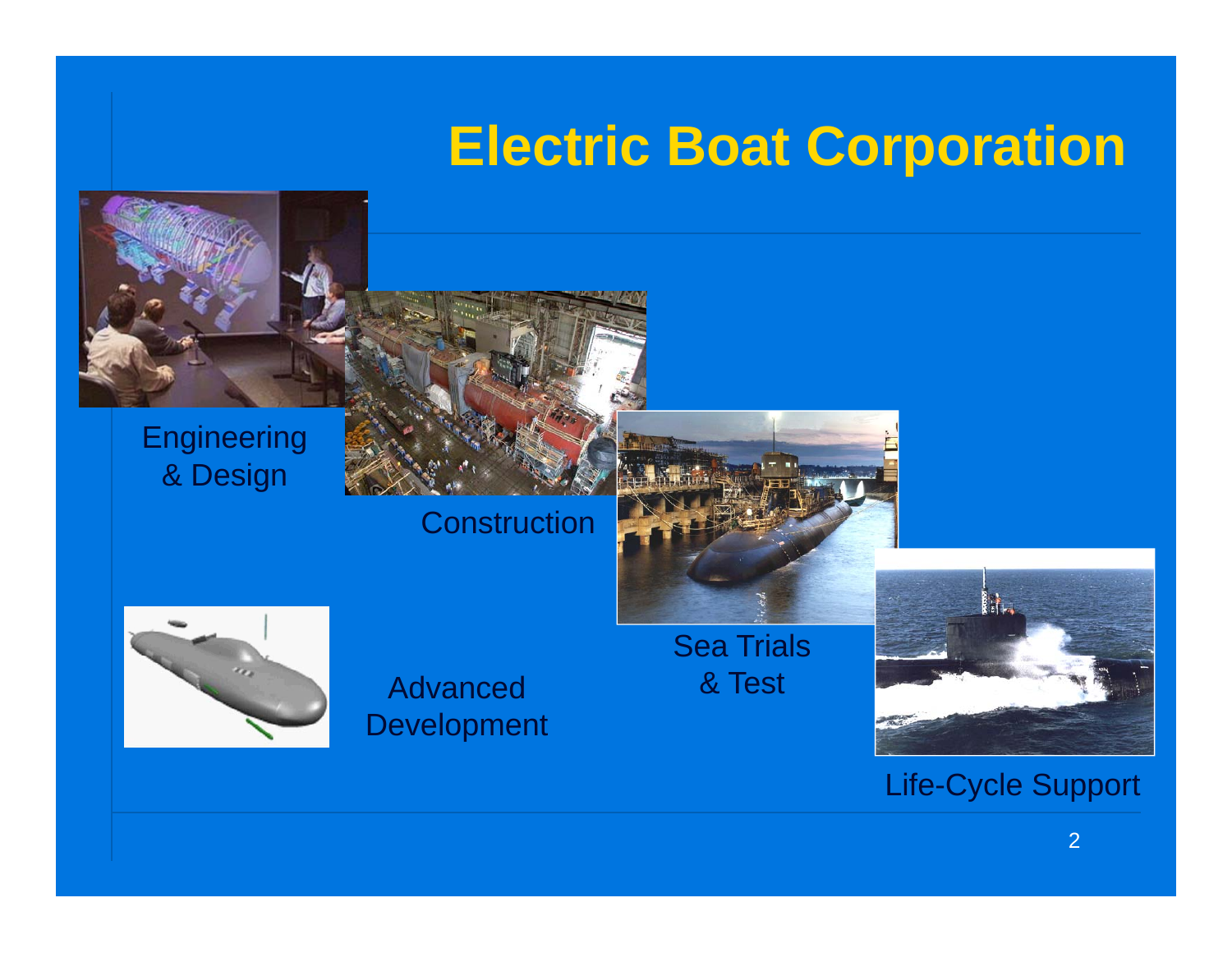

- EB occupies more than 75 buildings, encompassing more than 90 acres, and employs approximately 8,000 very talented people.
- **EB's Procurement Department purchases more ending to By**than 8,000 types of hazardous materials used to build the boat as well as for maintenance.
- These materials include, but not limited to: paints, glues, adhesives, caustics, petroleum products, weld rods, resins, metals, solvents, coolants, greases, grit, bar stock, metal, batteries, coatings, flux, printing supplies, etc.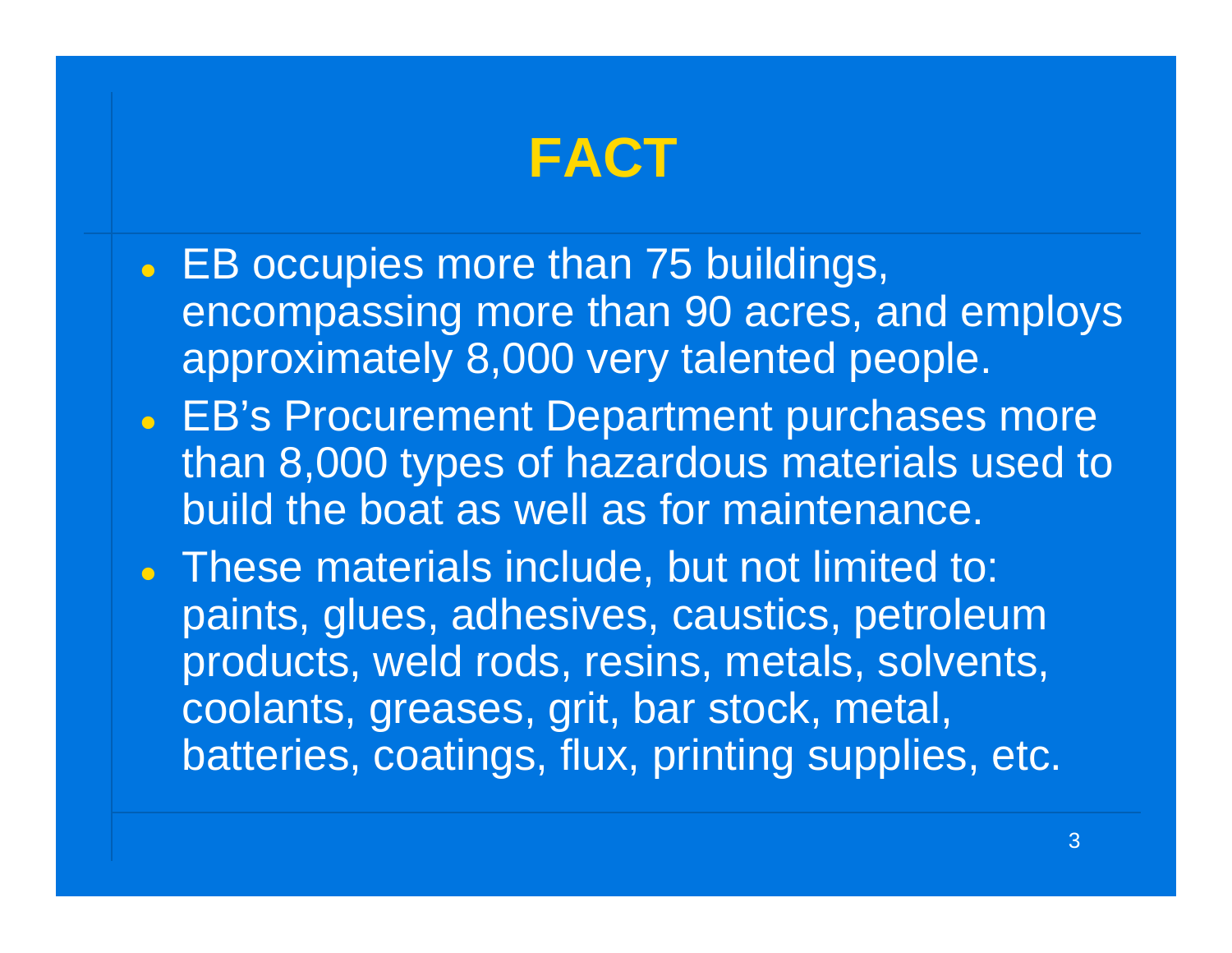#### **DILEMMA**

- $\bullet$  How does a company "avoid the risks" regarding the use of the many hazardous materials required to manufacture their product…
	- $\overline{z}$  Minimize the amounts of hazardous materials into their Site?
	- **Ensure that these hazardous materials meet OSHA, EPA,** State permit and regulatory requirements?
	- $\overline{\boldsymbol{\lambda}}$ Track all the required MSDSs?
	- $\overline{\boldsymbol{\lambda}}$ Ensure that the materials meet the companies needs?
	- <sub>a</sub> Avoid the use of "unallowable" hazardous materials
	- $\bar{\tau}$  Avoid obtaining materials that serve the same purpose as existing materials, minimizing disposal of excess materials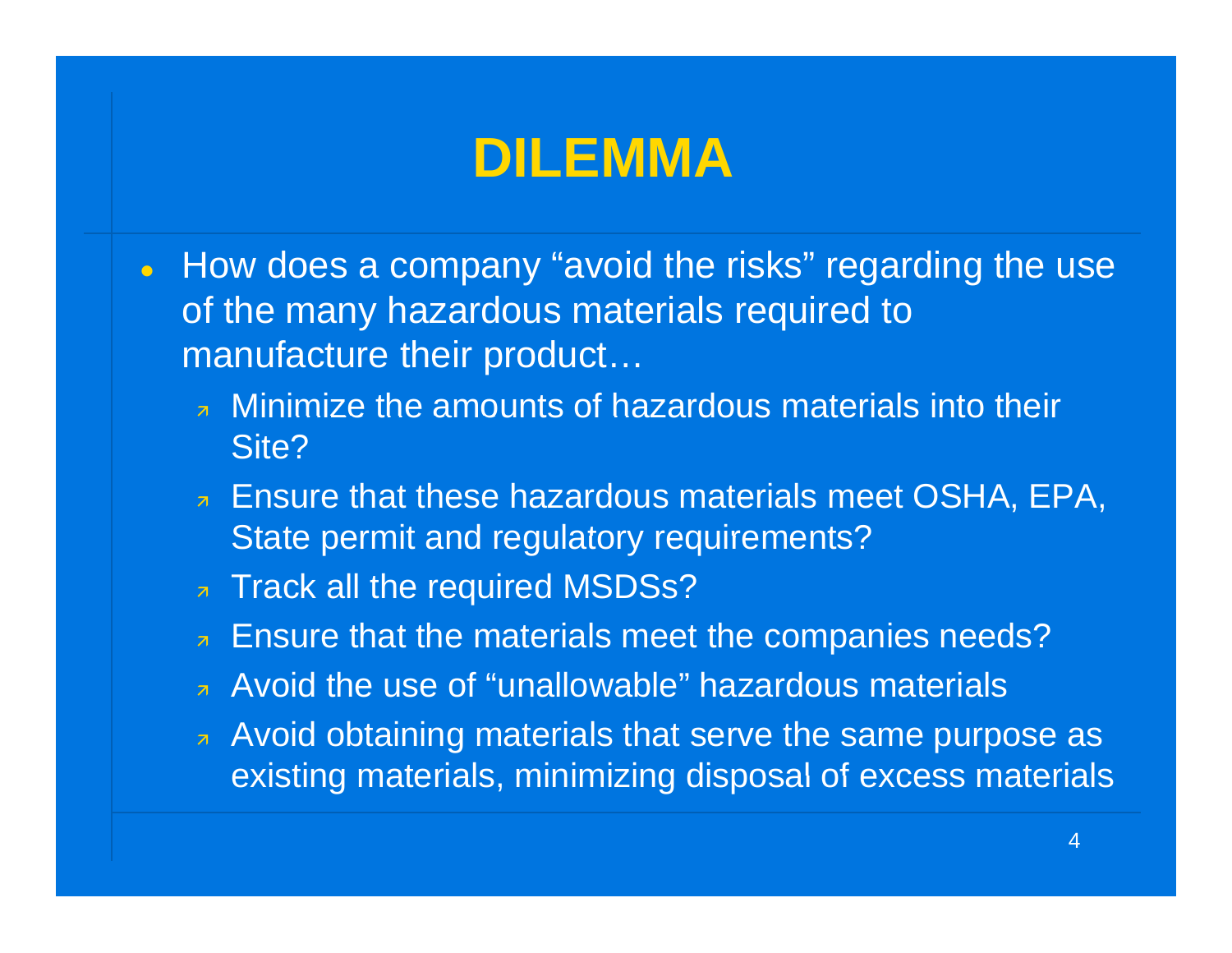#### **STRATEGY**

- Chemical Risk Control Committee:
	- Environmental, Safety, IH, Procurement, Fire Dept.,  $\overline{z}$ **Engineering, Operations, Maintenance, Receiving**
- Written Policy: "Chemical Risk Reduction"
- Implement an electronic system for all MSDS for  $\bullet$ employees to access (+ 12,000 (archived 35,000))
- Establish part numbers for all Hazmat
- Set goals
	- **EXA:** Communicate the program
	- **»** Make it easy
	- **A** Monitor and enforce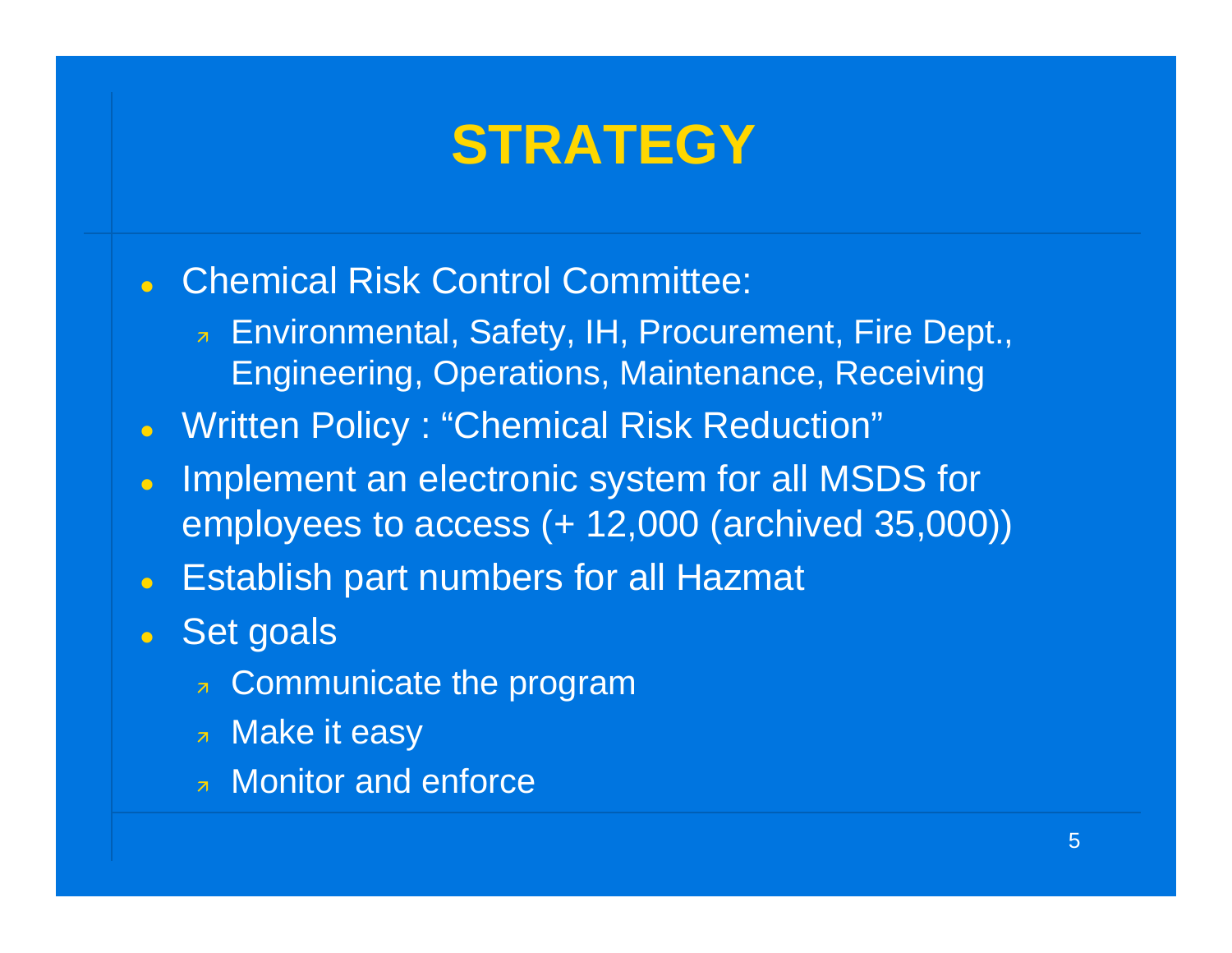#### **Chemical Risk Reduction Program Purpose:**

• Establishes a written company procedure to ensure the control of all hazardous materials BEFORE they are either purchased, received as samples or generated at Electric Boat.

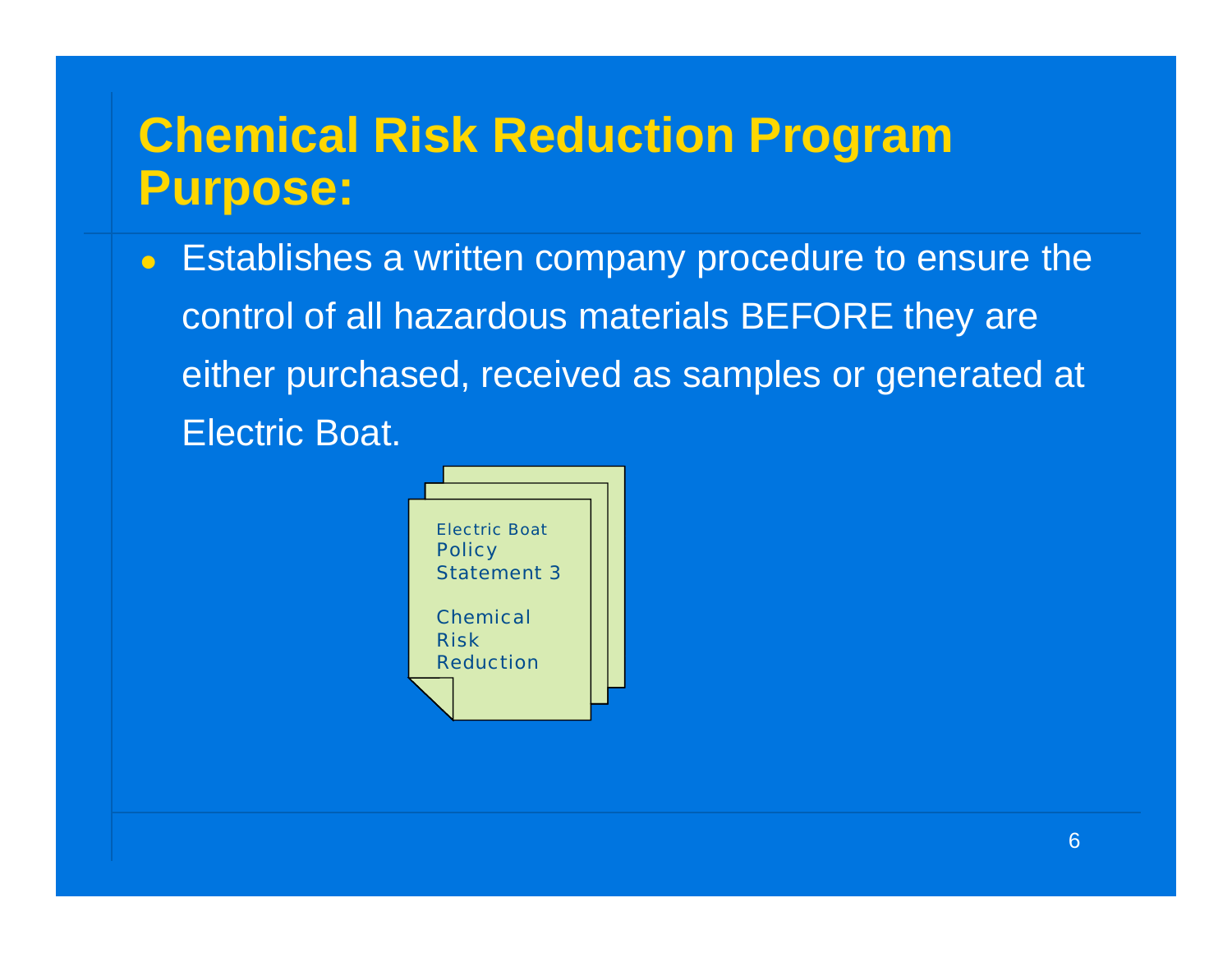#### **Chemical Risk Reduction Program Purpose:**

- Reduces and avoids risk to personnel and to the environment.
- $\bullet$  Provides for a review of applicable PPE,

monitoring requirements, etc.



• Opportunity to review and "phase-out" certain chemicals.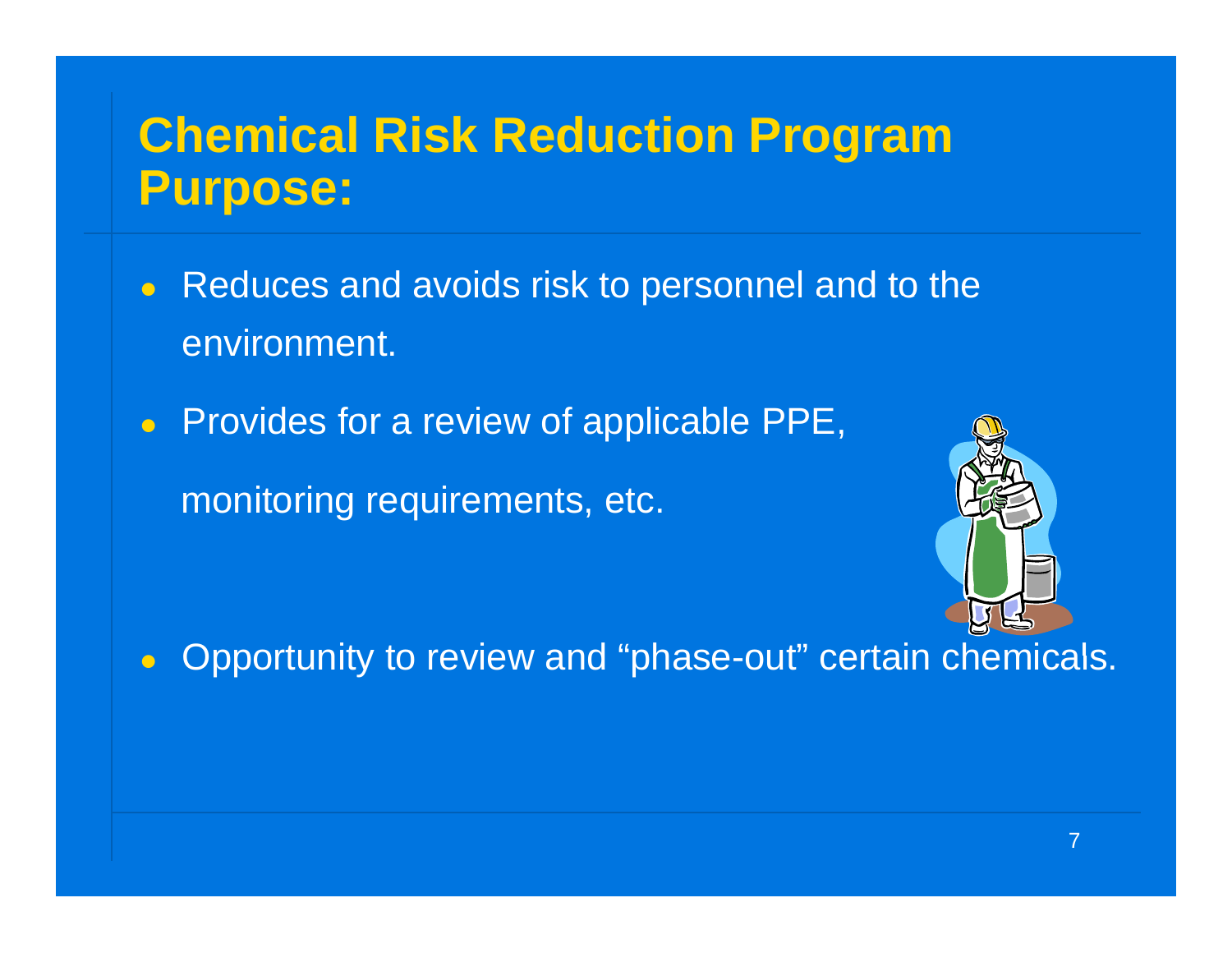#### **Chemical Risk Reduction Pro gram**

Before **ANY NEW** hazardous material ( *even samples*) is procured or received at Electric Boat, a review process MUST be conducted by:

**F** Industrial Hygiene

**Environmental Resources** 

**Other impacted departments** 

» Fire Dept, Materials Management, Engineering, etc.

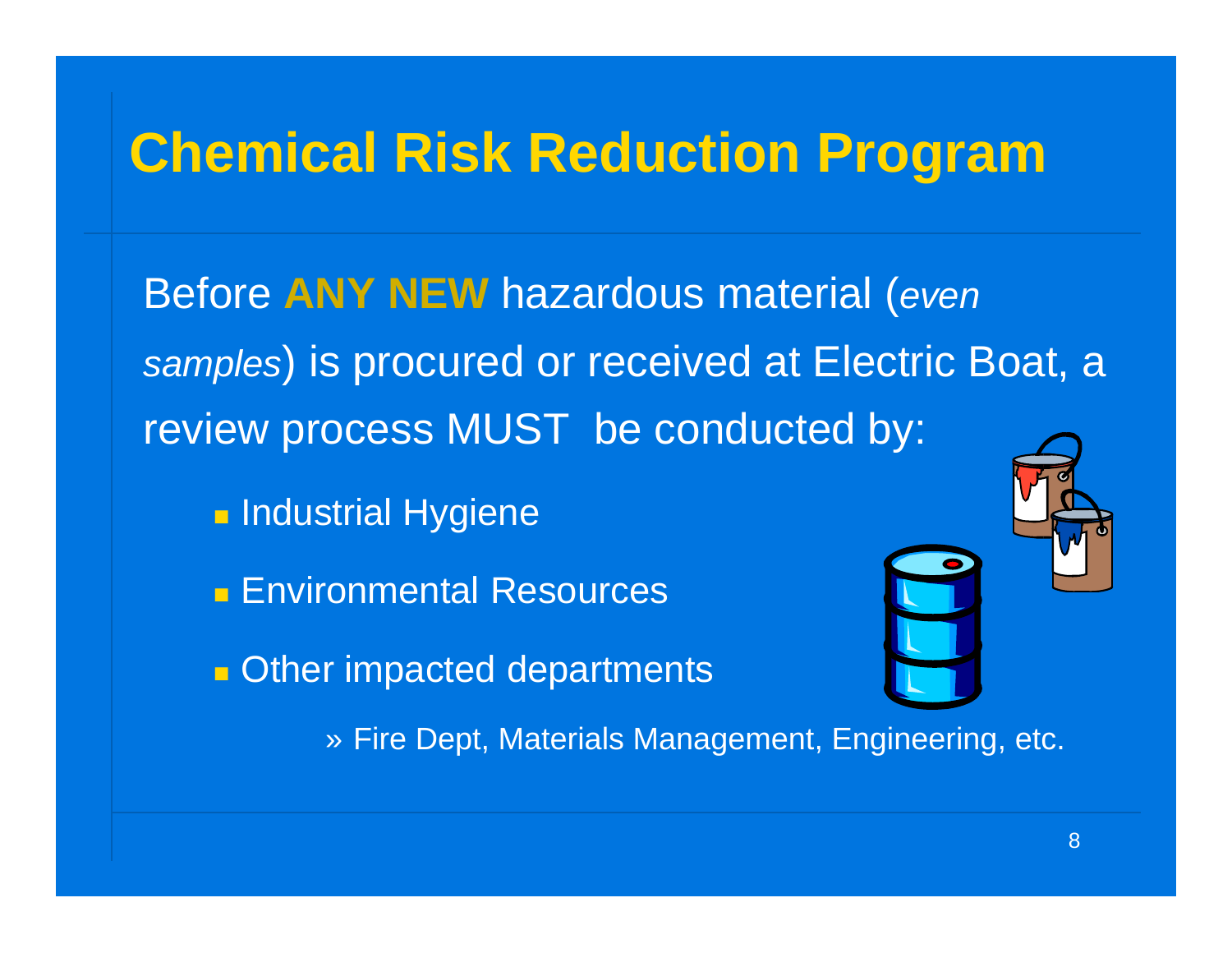### **Chemical Risk Reduction Program**

The program includes a "Prohibited/Restricted Materials List": Hazardous materials prohibited from use or whose use is strictly controlled.





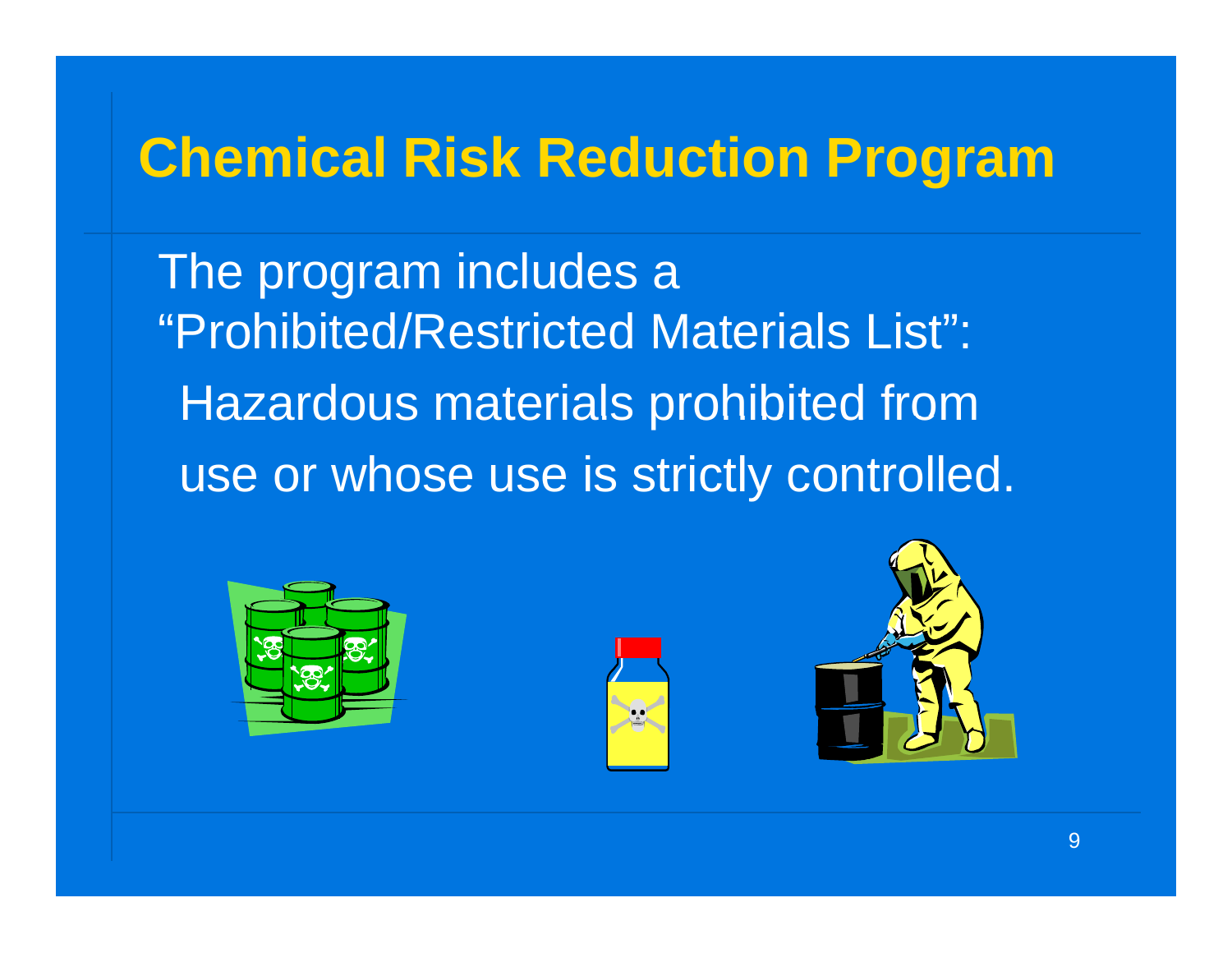### **Prohibited/Restricted Material List**

- $\bullet$ Asbestos (IH)
- $\bullet$ Benzene (IH)
- $\bullet$ • Formaldehyde (IH)
- $\bullet$ 4,4-Methylene Bis (2-chloroaniline) (MBOCA) (IH)
- $\bullet$ Mercury (IH)
- $\bullet$  Tributyl-tin (IH)
- $\bullet$ Cadmium (IH)
- $\bullet$ Methylene chloride (IH)
- $\bullet$ Carbon tetrachloride (IH)
- $\bullet$ Trichloroethylene (IH)
- $\bullet$ **Tetrachloroethylene** (Perchloroethylene) (IH)
- $\bullet$ Polychlorinated Biphenyls (PCBs) (IH, ERM)
- $\bullet$ 1,1,1-Trichloroethane (methyl chloroform) (ERM)
- $\bullet$ 1,1,2-Trichloro-1,2,2-trifluoroethane (Freon 113) (ERM)
- $\bullet$ Crystalline silica (quartz) (IH)
- $\bullet$ Lead (IH)
- $\bullet$   $\rightarrow$ Arsenic (IH)
- **z** Beryllium (IH)
- $\bullet$  Vinyl chloride (IH)
- $\bullet$ 4,4-Methylene dianiline (MDA) (IH)
- Ethyleneimine (IH)
- $\bullet$ **Toluene diisocyanate (IH)**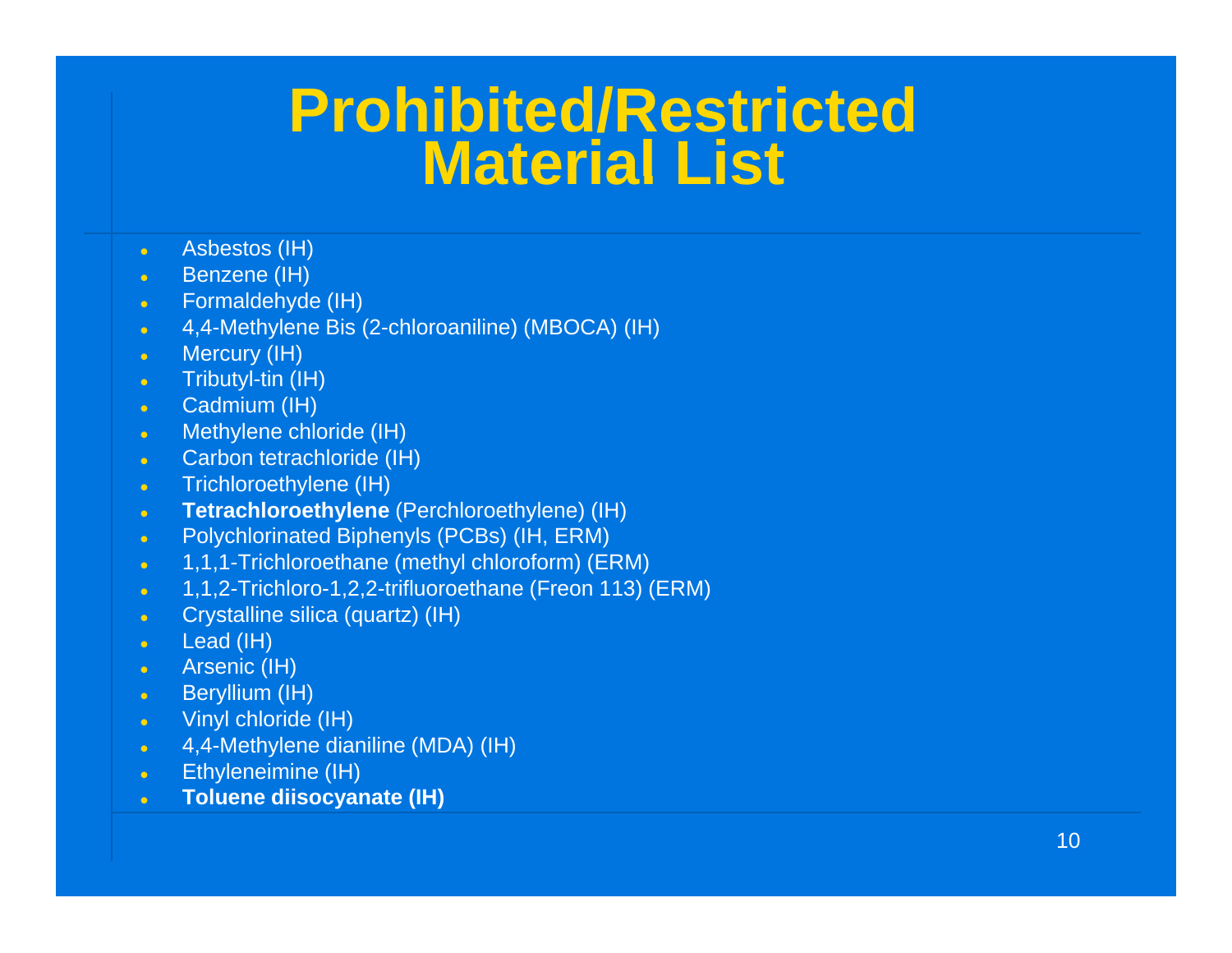#### **Process**

- 1. "Interested party" submits the Hazardous Material Request form and MSDS to Industrial Hygiene (IH).
- 2. IH reviews the information for OSHA related information, then establishes an MSDS number in the electronic data base for all MSDS's as well as appropriate HMIS information.
- 3. IH forwards the information to Environmental Environmental (ERM) for review (waste stream info, Title V, NESHAPS, SARA, Tier II, NPDES, stormwater concerns, etc. ).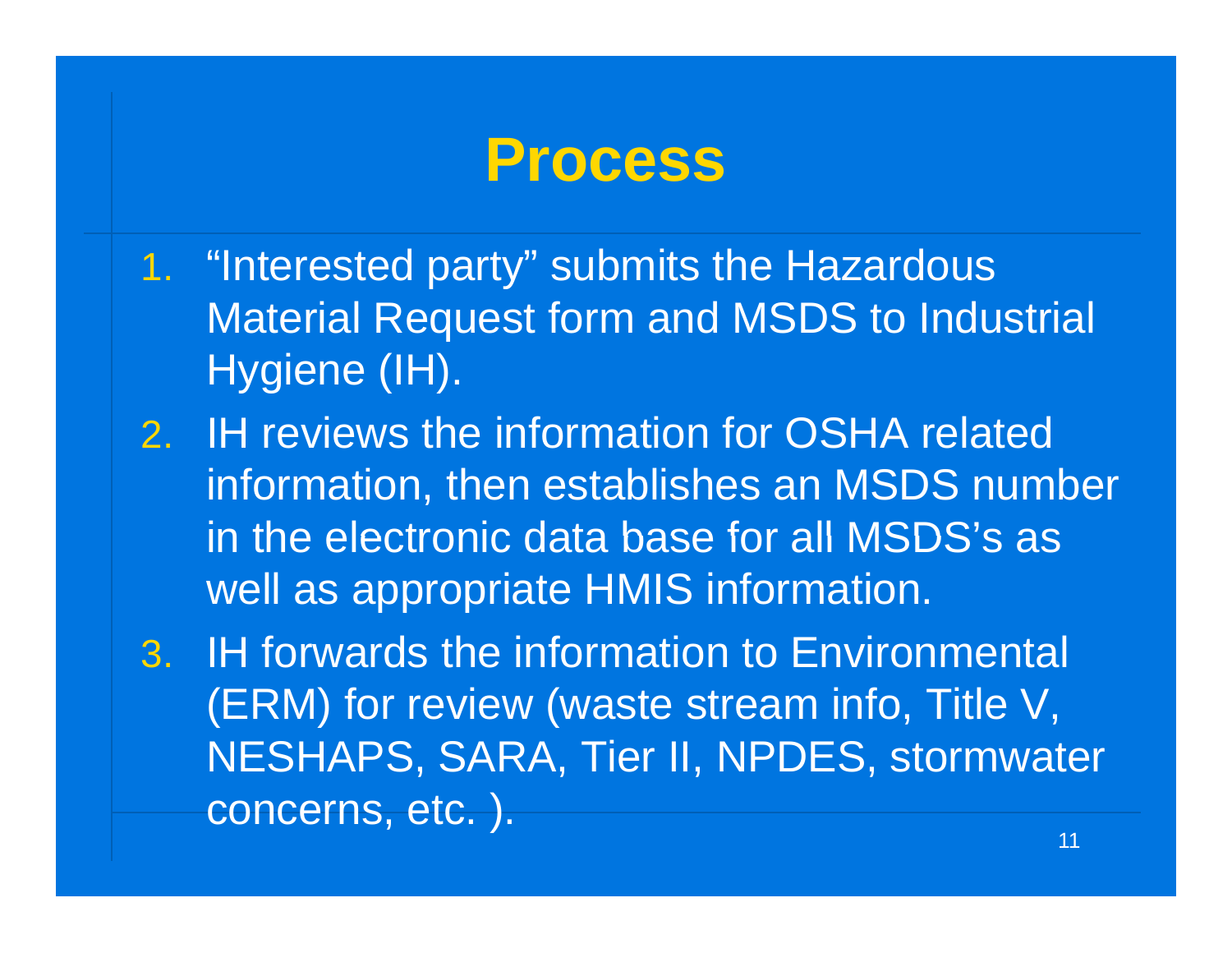#### **Process**

- 4. ERM forwards the form to other appropriate Engineering Depts. as well as Fire Dept. for their review and comments.
- 5. "Interested party" receives confirmation or disapproval and reasons via phone. Paperwork is maintained in a database by IH.
- 6. Part numbers are established and required for all hazardous materials.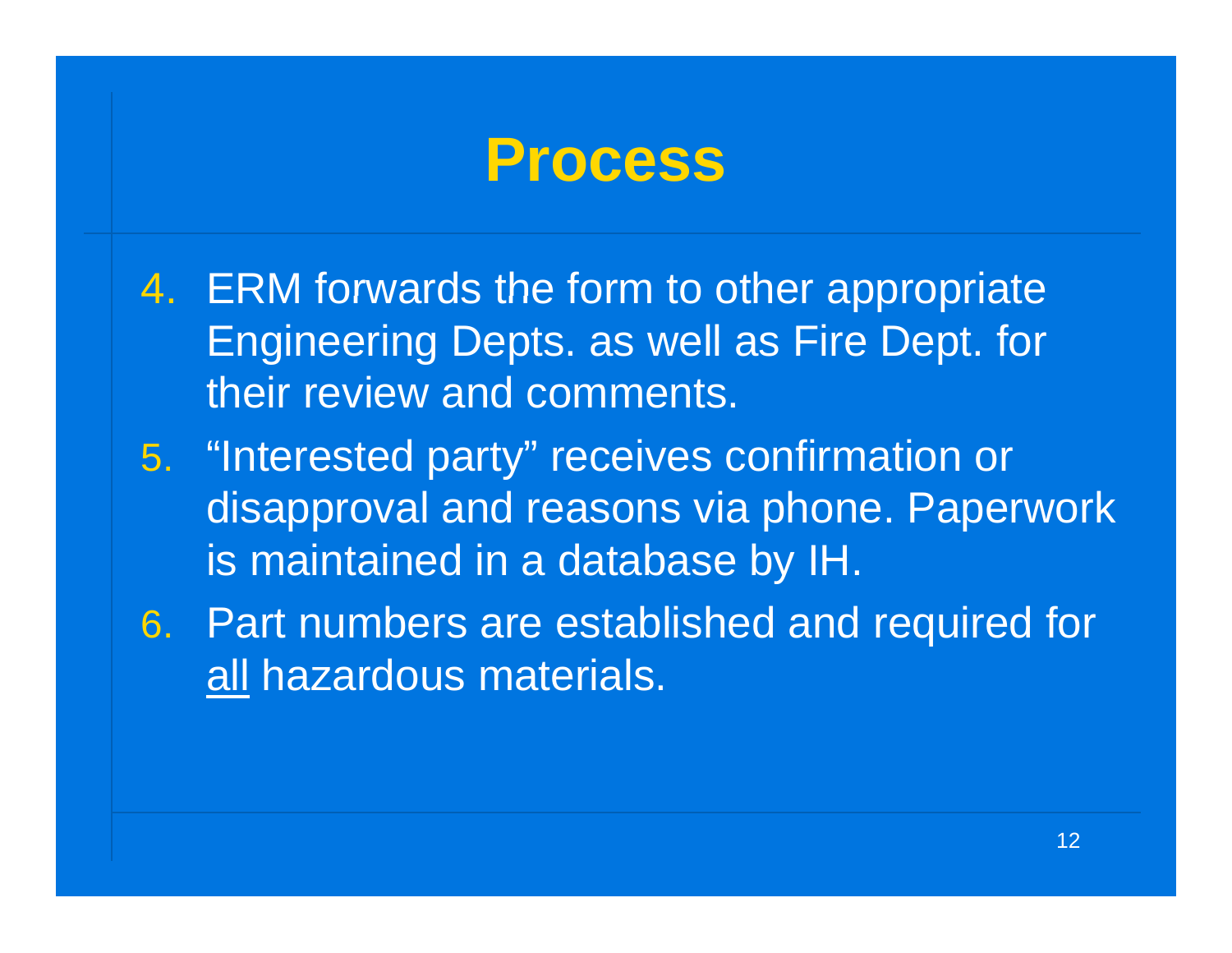#### **Chemical Risk Reduction Pro gram**

# **Questions**

Donna Elks delks2@gdeb.com